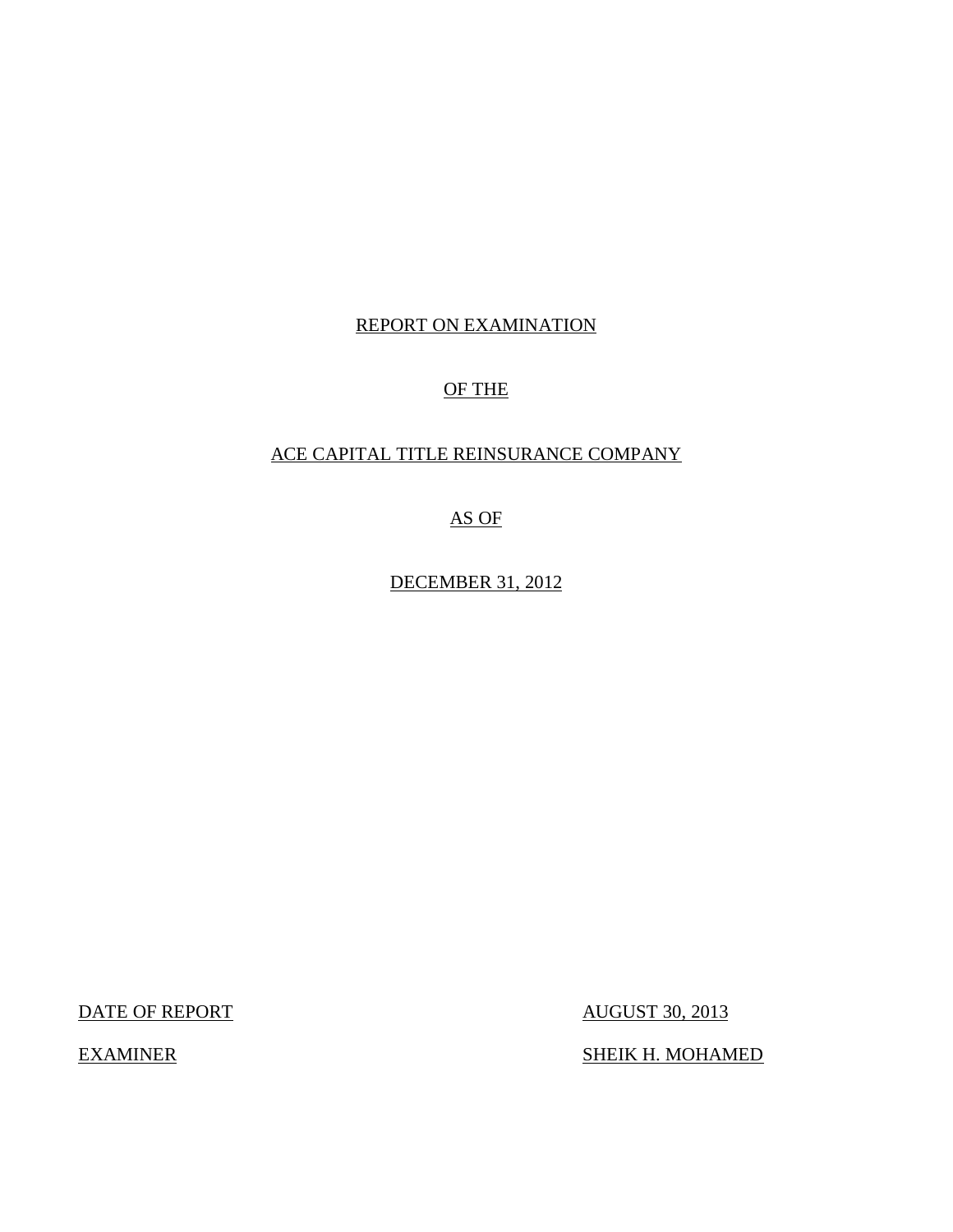# TABLE OF CONTENTS

# **ITEM NO.**

# PAGE NO.

| 1  | Scope of Examination                                                                                                                  | $\overline{2}$        |
|----|---------------------------------------------------------------------------------------------------------------------------------------|-----------------------|
| 2. | Description of Company                                                                                                                | 3                     |
|    | A. Management<br>B. Territory and plan of operation<br>C. Reinsurance<br>D. Holding company system<br>E. Significant operating ratios | 3<br>4<br>5<br>5<br>7 |
| 3. | <b>Financial Statements</b>                                                                                                           | 8                     |
|    | A. Balance sheet<br>B. Statement of income<br>C. Capital and surplus account                                                          | 8<br>9<br>10          |
| 4. | Compliance with prior report on examination                                                                                           |                       |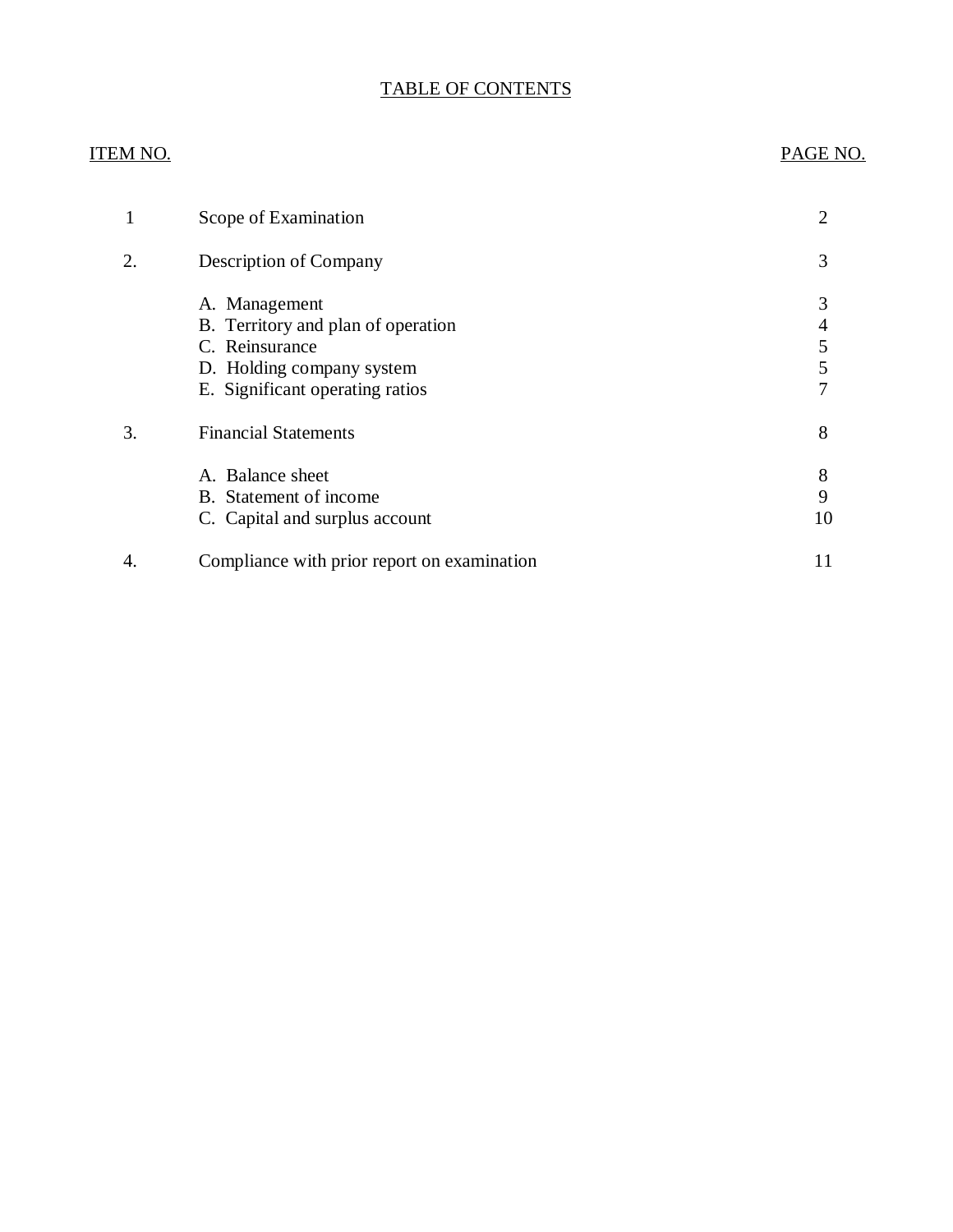

# NEW YORK STATE *DEPARTMENTof*  FINANCIAL SERVICES

Andrew M. Cuomo

Benjamin M. Lawsky Governor Superintendent Superintendent Superintendent Superintendent Superintendent Superintendent Superintendent

August 30, 2013

 Honorable Benjamin M. Lawsky Superintendent of Financial Services Albany, New York 12257

Sir:

 Pursuant to the requirements of the New York Insurance Law, and in compliance with the instructions contained in Appointment Number 31001 dated May 7, 2013, attached hereto, I have made an examination into the condition and affairs of ACE Capital Title Reinsurance Company as of December 31, 2012, and submit the following report thereon.

 Wherever the designation "the Company" appears herein without qualification, it should be understood to indicate ACE Capital Title Reinsurance Company.

 Wherever the term "Department" appears herein without qualification, it should be understood to mean the New York State Department of Financial Services.

 Philadelphia, PA 19106. The examination was conducted at the Company's office located at 436 Walnut Street,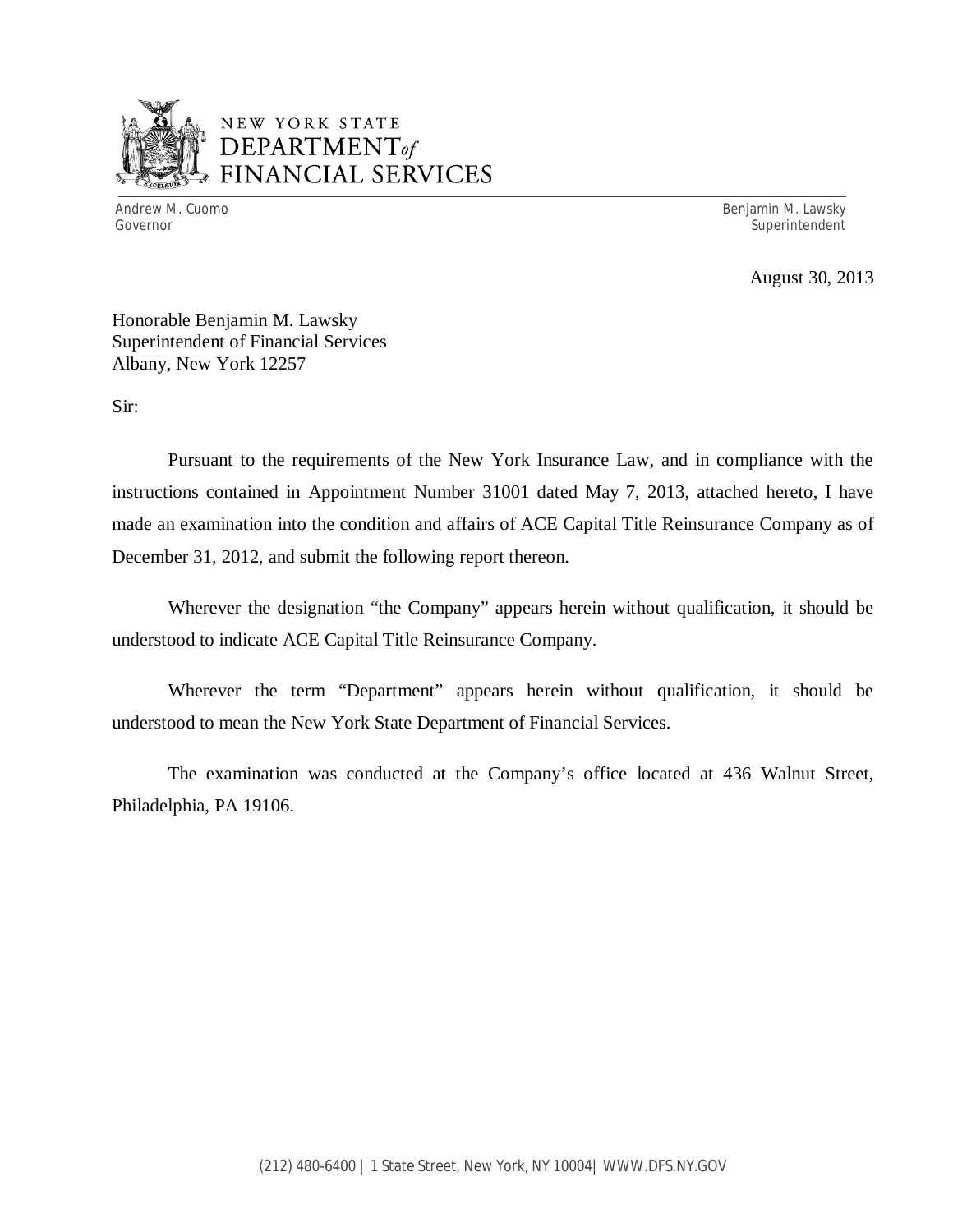## **1. SCOPE OF EXAMINATION**

<span id="page-3-0"></span> multi-state reinsurer. The previous examination was conducted as of December 31, 2007. This examination covered the five-year period from January 1, 2008 through December 31, 2012. Transactions occurring subsequent to this period were reviewed where deemed appropriate by the The Department has performed an examination of ACE Capital Title Reinsurance Company*,* a examiner.

 Commissioners ("NAIC") Financial Condition Examiners Handbook ("Handbook"), which requires that we plan and perform the examination to evaluate the financial condition and identify prospective risks of the Company by obtaining information about the Company including corporate governance, identifying and assessing inherent risks within the Company and evaluating system controls and procedures used to mitigate those risks. This examination also includes assessing the principles used and significant estimates made by management, as well as evaluating the overall financial statement presentation, management's compliance with Statutory Accounting Principles and annual statement instructions when applicable to domestic state regulations. This examination was conducted in accordance with the National Association of Insurance

 accordance with the risk-focused examination process. This examination also included a review and evaluation of the Company's own control environment assessment. The examiners also relied upon audit work performed by the Company's independent public accountants when appropriate. All financially significant accounts and activities of the Company were considered in

 called for in the Handbook: This examination report includes a summary of significant findings for the following items as

> Significant subsequent events Company history Corporate records Management and control Fidelity bonds and other insurance Territory and plan of operation Growth of Company Loss experience Reinsurance Reinsurance Accounts and records Statutory deposits Financial statements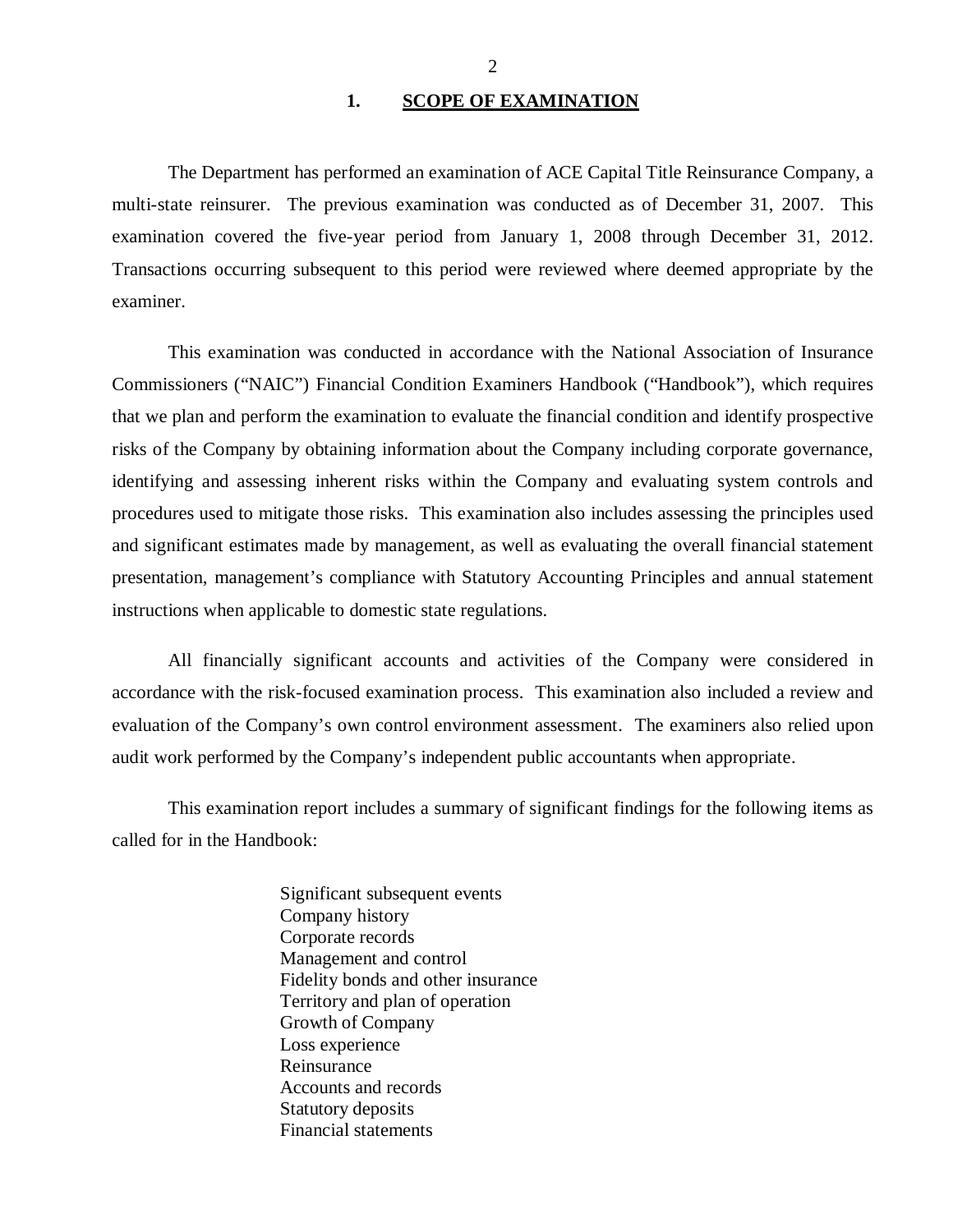<span id="page-4-0"></span> comments and recommendations contained in the prior report on examination. A review was also made to ascertain what action was taken by the Company with regard to

 that involve departures from laws, regulations or rules, or that are deemed to require explanation or This report on examination is confined to financial statements and comments on those matters description.

## **2. DESCRIPTION OF COMPANY**

 The Company was incorporated under the laws of the State of New York on October 12, 1995. It became licensed and commenced business on March 6, 1996. The Company provides structured reinsurance to the title insurance industry.

 On April 15, 2004, ACE Capital Re Overseas Ltd. ("ACRO"), the Company's previous owner, sold one hundred percent of the common stock of the Company to ACE Bermuda Insurance Ltd. ("ACE Bermuda"). ACE Bermuda is one hundred percent owned by ACE Limited ("ACE"), a Switzerland domiciled holding company whose shares are traded on the New York Stock Exchange.

 At December 31, 2012, paid in capital was \$2,000,000 consisting of 200,000 shares of common stock at \$10 par value per share. The Company has 200,000 authorized shares. Gross paid in and contributed surplus was \$23,000,000 and was unchanged during the examination period.

## A. Management

 Pursuant to the Company's charter and by-laws, management of the Company is vested in a board of directors consisting of not less than seven nor more than twenty five members. The board meets four times during each calendar year. At December 31, 2012, the board of directors was comprised of the following seven members:

New York, NY

Jessica Adrienne Glick New York, NY

## Name and Residence **Principal Business Affiliation**

Seth Bradley Gillston Senior Vice President, Senior Vice President. New York, NY ACE Financial Solutions

Jessica Adrienne Glick Assistant General Counsel, **ACE Risk Management**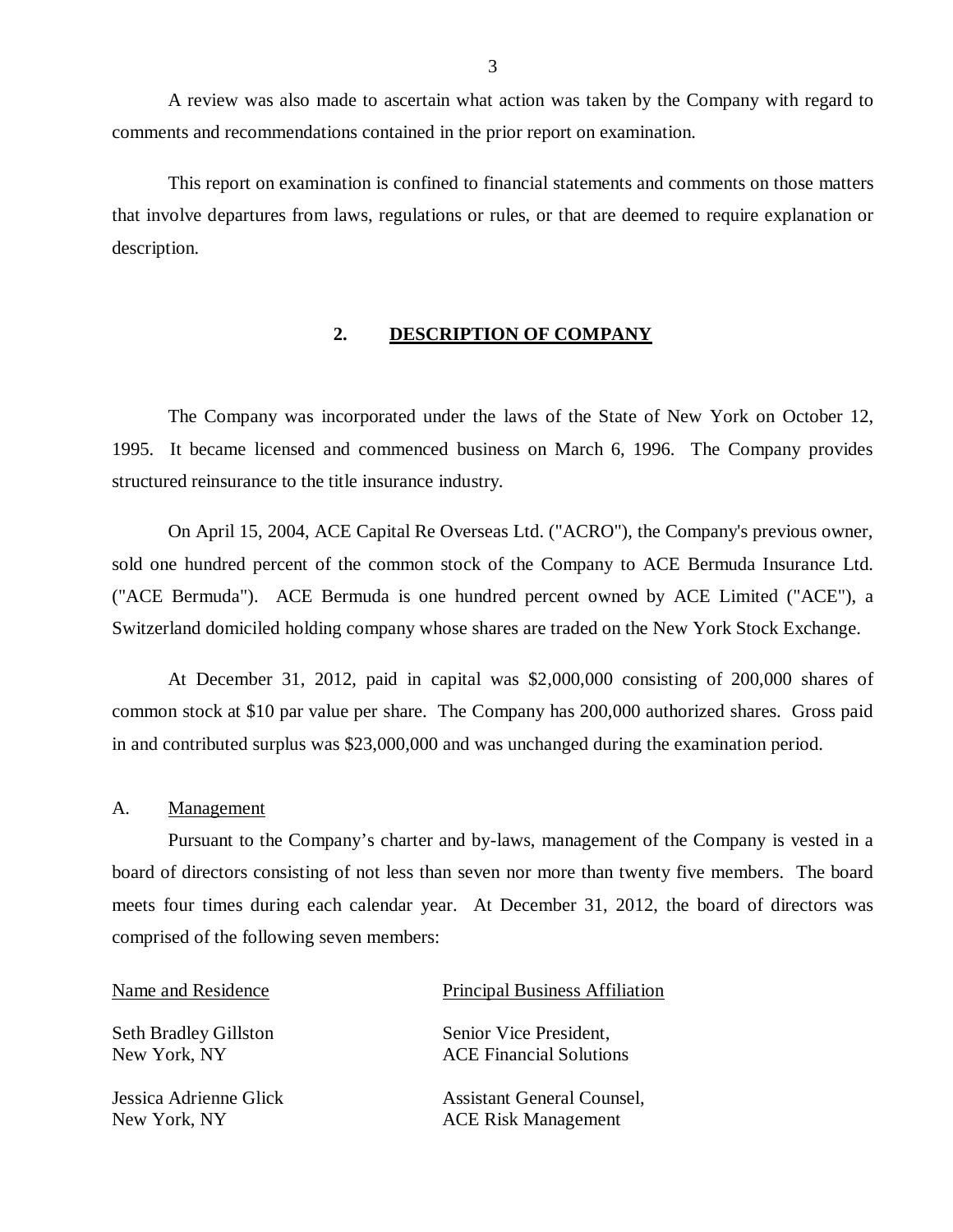<span id="page-5-0"></span>

| Name and Residence     | <b>Principal Business Affiliation</b> |
|------------------------|---------------------------------------|
| Gary Edward Kramer     | Vice President, Underwriting,         |
| Philadelphia, PA       | <b>ACE Financial Solutions</b>        |
| Matthew George Merna   | Division President,                   |
| Mendham, NJ            | <b>ACE Risk Management</b>            |
| James Scott Sanpietro  | Deputy General Counsel,               |
| Wantagh, NY            | <b>ACE Risk Management</b>            |
| Ronald Brent Shelton,  | Vice President, Underwriting,         |
| New York, NY           | <b>ACE Risk Management</b>            |
| Richard Michael Sica.  | Executive Vice President,             |
| Cold Spring Harbor, NY | <b>ACE Risk Management</b>            |

 period indicated that the meetings were generally well attended and each board member had an acceptable record of attendance. ACE RISK Management<br>A review of the minutes of the board of directors' meetings held during the examination

As of December 31, 2012, the principal officers of the Company were as follows:

Name Title

Matthew George Merna **President James Scott Sanpietro Secretary** Dimitry DiRienzo Treasurer

## B. Territory and Plan of Operation

 York, Michigan, Texas and California. According to its certificate of authority, the Company was empowered to transact the business of title insurance as defined in paragraph 18 of Section 1113(a) of the New York Insurance Law. As of December 31, 2012, the Company was licensed to write business in the states of New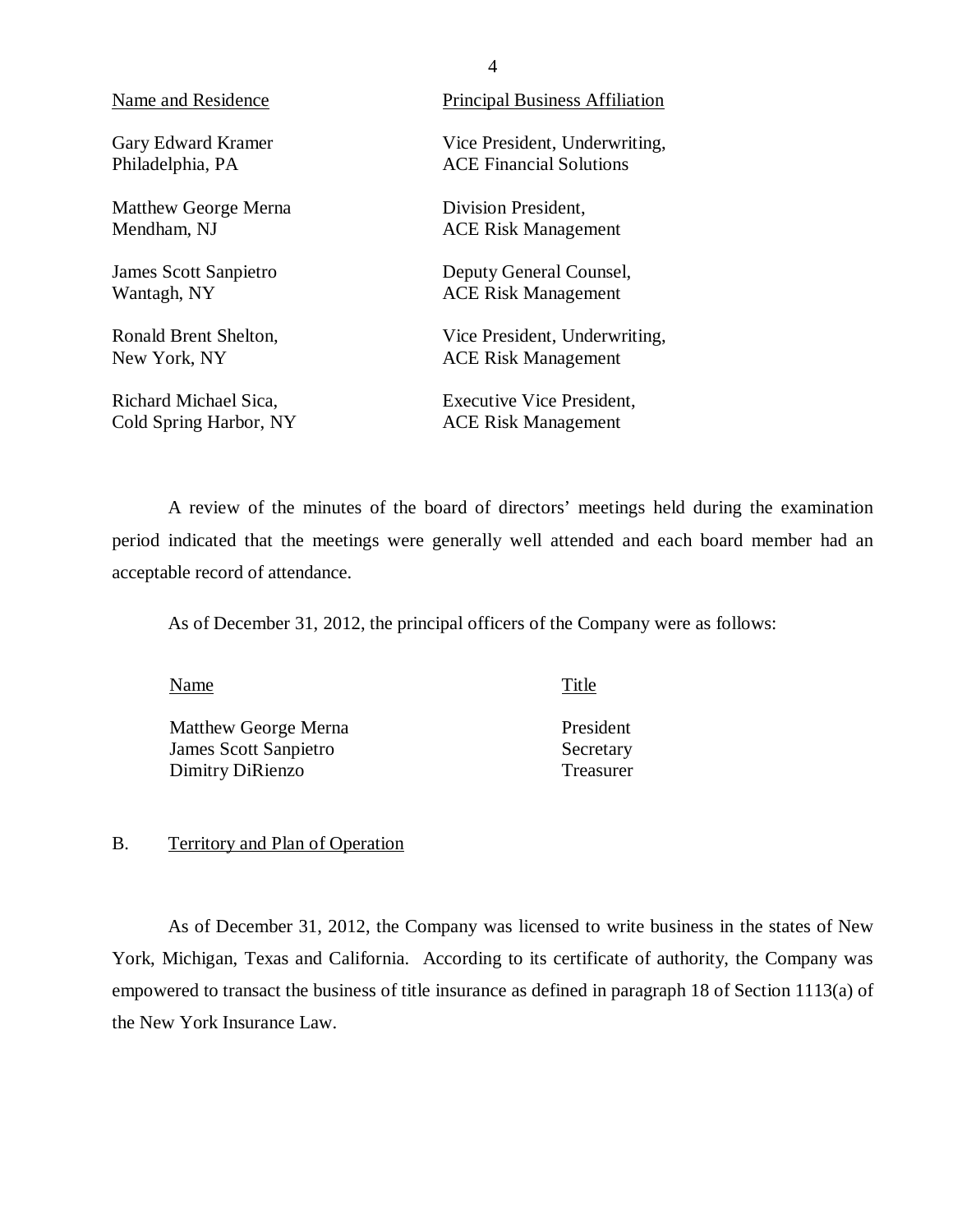<span id="page-6-0"></span> During 2004, the Company discontinued solicitation of all reinsurance business to the title insurance industry. The remaining business previously sold continues to be administered by the Company. The Company does not write direct business.

 Based on the lines of business for which the Company is licensed and pursuant to the requirements of Section 6402 of the New York Insurance Law, the Company is required to maintain a minimum surplus to policyholders in the amount of \$500,000.

# C. Reinsurance

 All of the Company's business is assumed reinsurance. It ceded a small portion of its business through a retrocession arrangement.

 As of December 31, 2012, the Company has only one retrocession agreement in effect. The agreement covers a policy limit of \$195,000,000 excess of \$5,000,000 per risk and was ceded to ACE Bermuda Insurance Limited ("ACE Bermuda"), an affiliated company. The reinsurance treaty met the requirements of Section 1308 of the New York Insurance Law. The agreement was filed with the Department and non-objected to in accordance with Section 1505 of the New York Insurance Law.

## D. Holding Company System

 owned by ACE Bermuda Insurance Limited, a Bermuda corporation, which is ultimately controlled by ACE Limited. The Company is a member of the ACE Limited Group of Companies. The Company is 100%

 indicated that such filings were complete and were filed in a timely manner pursuant to Article 15 of the New York Insurance Law and Department Regulation 52. A review of the Holding Company Registration Statements filed with this Department

The following is an abridged chart of the holding company system at December 31, 2012: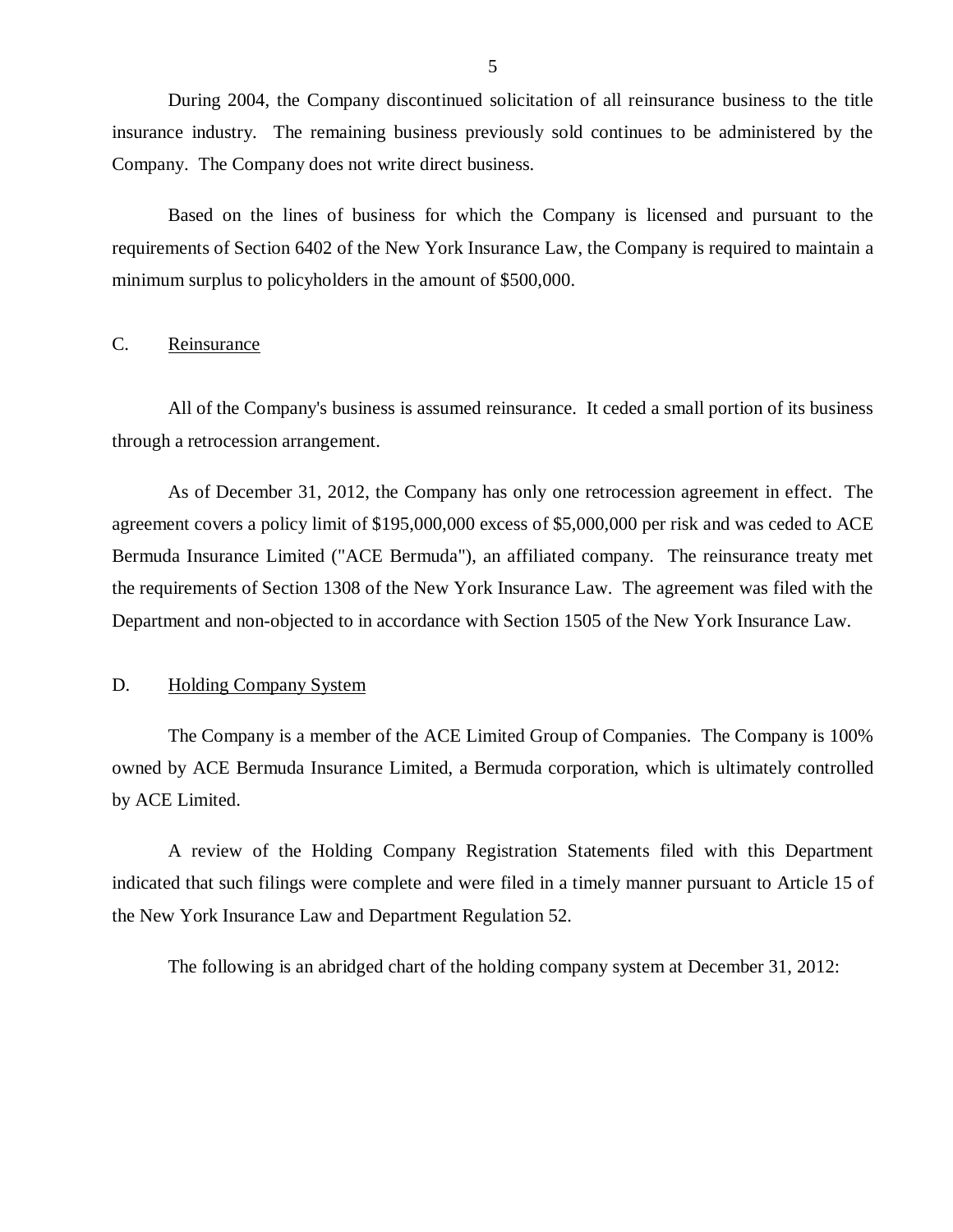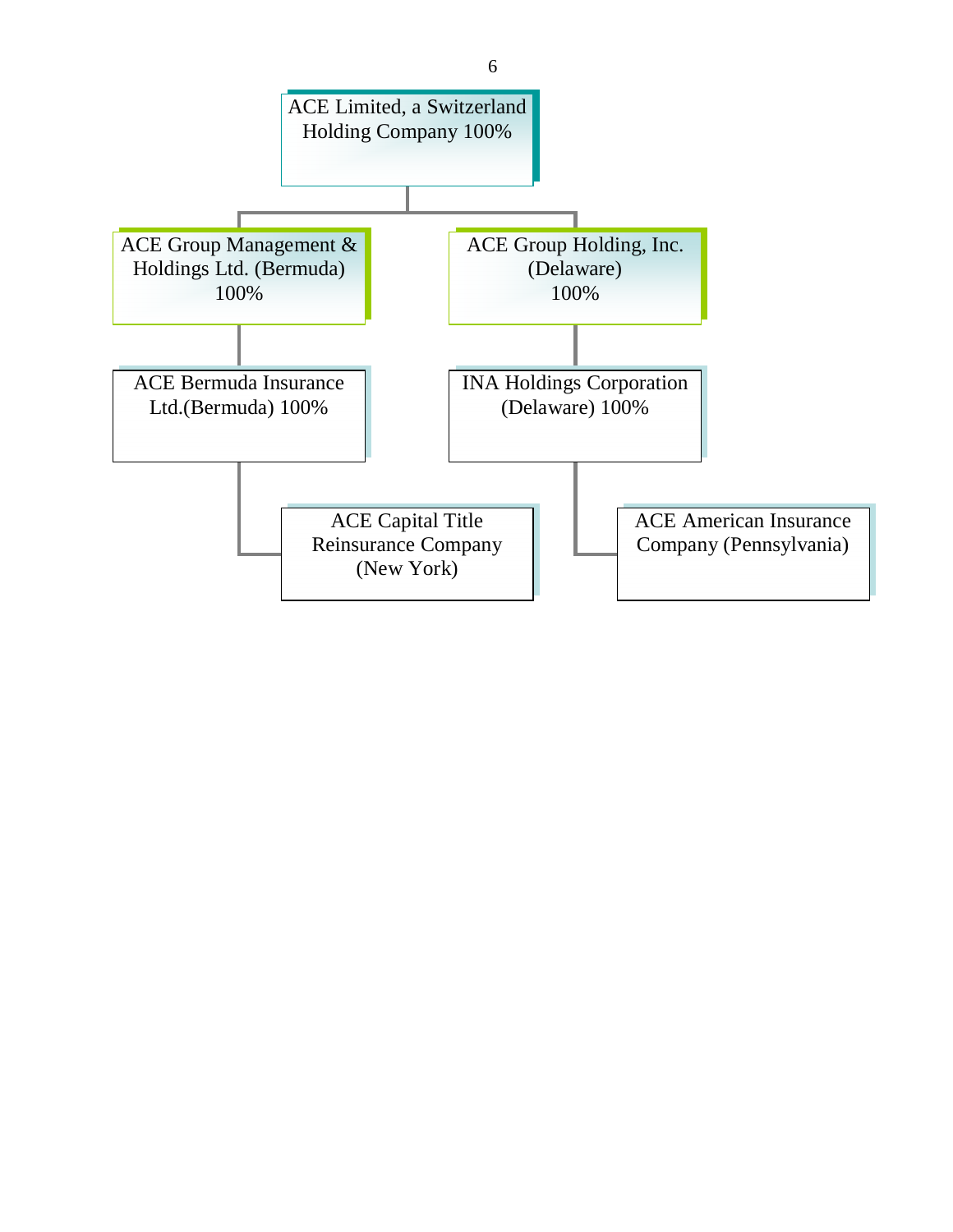members of its holding company system: At December 31, 2012, the Company was party to the following agreements with other

## Administrative Services Agreement

 Effective July 1, 2009, the Company entered into an Administrative Services Agreement with ACE American Insurance Company ("ACE American"), a Pennsylvania affiliated company, whereby ACE American will provide the Company certain services including, but not limited to: accounting, data processing, tax and auditing; functional support services; policyholders' services; collection services; payroll services; commission payment services; underwriting and issue support; claims administrative assistance; reinsurance recovery assistance; and public relations, advertising, sales and marketing promotional services. The agreement was filed with this Department pursuant to Section 1505 of the New York Insurance Law.

## E. Significant Operating Ratios

 of this examination: The following ratio has been computed as of December 31, 2012, based upon the results

Adjusted liabilities to liquid assets 17.48%

 Information System of the National Association of Insurance Commissioners. The above ratio falls within the benchmark range set forth in the Insurance Regulatory

 the five-year period covered by this examination: The underwriting ratios presented below are on an earned/incurred basis and encompass

|                                              | Amounts     | Ratios |
|----------------------------------------------|-------------|--------|
| Losses and loss adjustment expenses incurred | \$289,018   | 5.61%  |
| Other underwriting expenses incurred         | 3,563,574   | 69.23  |
| Net underwriting gain                        | 1,294,975   | 25.16  |
| Premiums earned                              | \$5,147,567 | 00.00% |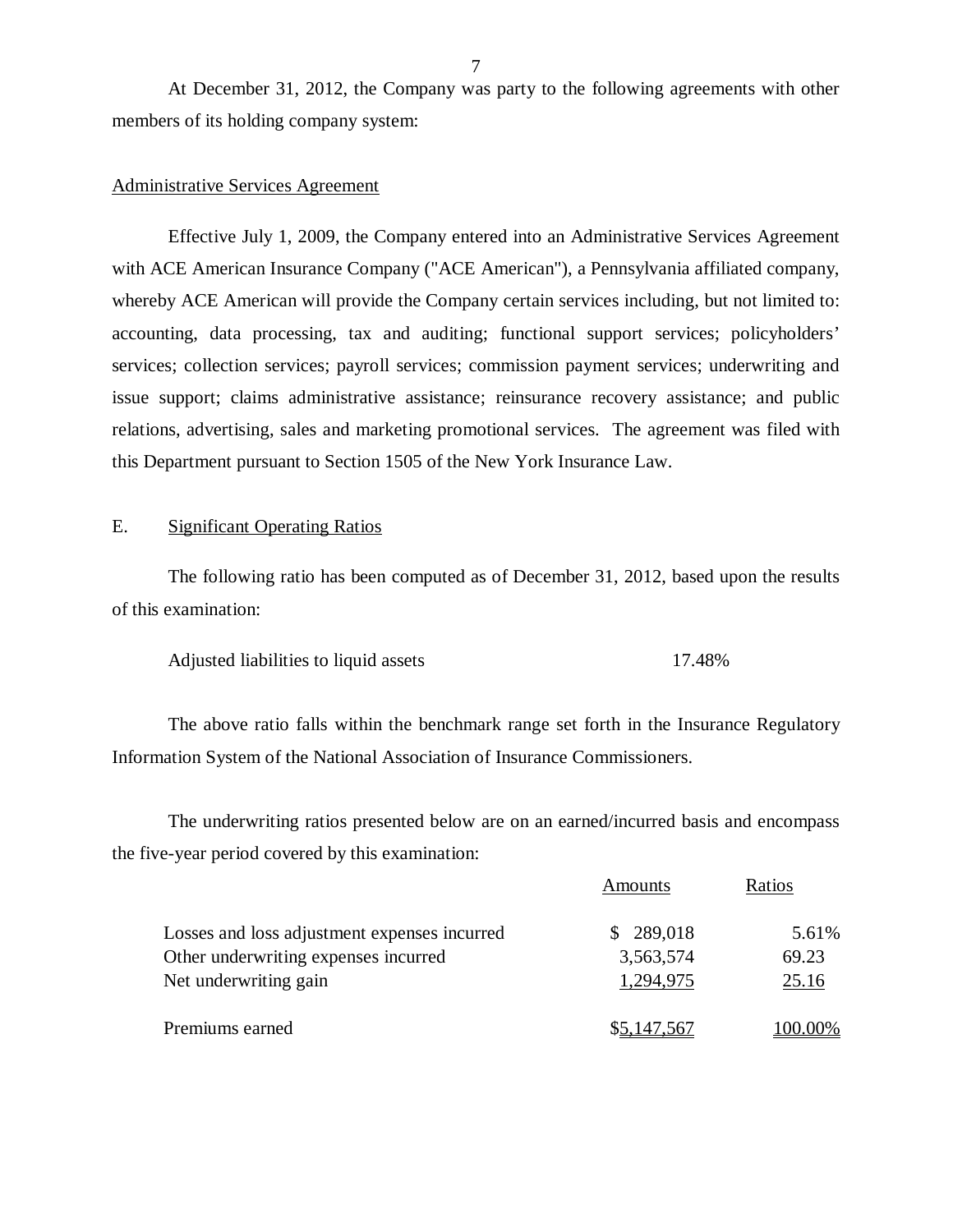# **3. FINANCIAL STATEMENTS**

## A Balance Sheet

 December 31, 2012 as determined by this examination and as reported by the Company: The following shows the assets, liabilities and surplus as regards policyholders as of

|                                                     |              | Examination        |              |
|-----------------------------------------------------|--------------|--------------------|--------------|
| Assets                                              |              | <b>Assets Not</b>  | Net Admitted |
|                                                     | Assets       | <b>Admitted</b>    | Assets       |
| <b>Bonds</b>                                        | \$45,219,180 | \$<br>$\mathbf{0}$ | \$45,219,180 |
| Cash, cash equivalents and short-term investments   | 917,583      | $\theta$           | 917,583      |
| Receivable for securities                           | 9,750        | 0                  | 9,750        |
| Investment income due and accrued                   | 536,156      | $\theta$           | 536,156      |
| Net deferred tax asset                              | 4,496,992    | 4,496,992          | $\theta$     |
| <b>Total assets</b>                                 | \$51,179,661 | \$4,496,992        | \$46,682,669 |
| Liabilities, surplus and other funds                |              |                    |              |
| Liabilities                                         |              |                    |              |
| Known claims reserve                                |              |                    | \$<br>81,055 |
| Statutory premium reserve                           |              |                    | 7,697,562    |
| Other expenses (excluding taxes, licenses and fees) |              |                    | 35,909       |
| Current federal and foreign income taxes            |              |                    | 274,820      |
| Payable to parent, subsidiaries and affiliates      |              |                    | 71,806       |
| <b>Total liabilities</b>                            |              |                    | \$8,161,152  |
| Surplus and Other Funds                             |              |                    |              |
| Common capital stock                                |              | \$2,000,000        |              |
| Gross paid in and contributed surplus               |              | 23,000,000         |              |
| Unassigned funds (surplus)                          |              | 13,521,517         |              |
| Surplus as regards policyholders                    |              |                    | 38,521,517   |
| Total liabilities, surplus and other funds          |              |                    | \$46,682,669 |

Note: The Internal Revenue Service has completed its audits, or the statute of limitations had expired, for the Company's Federal Income Tax returns through tax year 2008. All material adjustments, if any, made subsequent to the date of examination and arising from said audits, are reflected in the financial statements included in this report. There are no current tax audits in progress. The Internal Revenue Service has not yet begun to audit tax returns covering tax years 2009 through 2012. The examiner is unaware of any potential exposure of the Company to any tax assessment and no liability has been established herein relative to such contingency.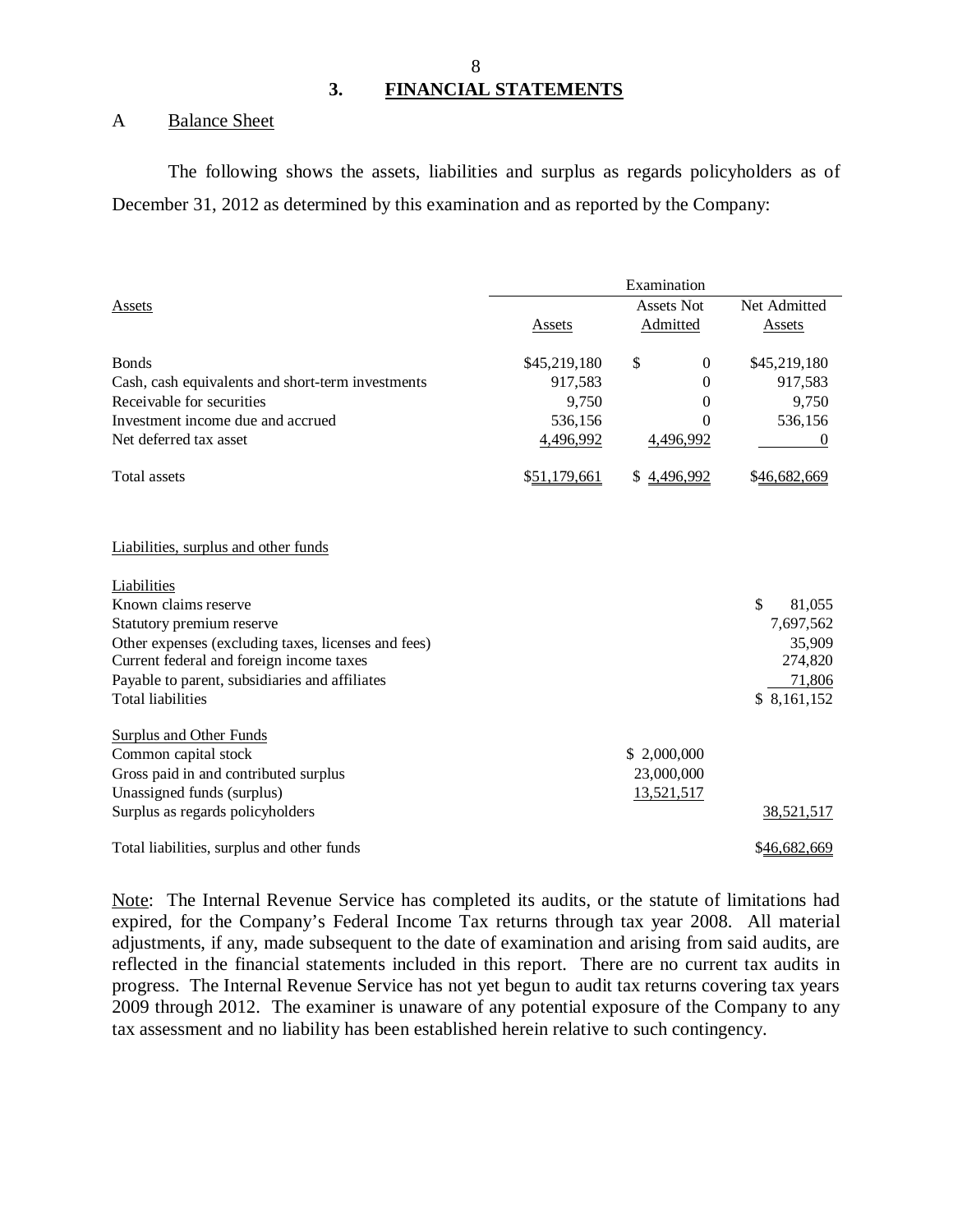## B. Statement of Income

 Surplus as regards policyholders increased \$12,446,074 during the five-year examination period January 1, 2008 through December 31, 2012, detailed as follows:

# Underwriting Income

| Title insurance premium earned (decrease in Statutory Premium Reserve) |             | \$5,147,567  |
|------------------------------------------------------------------------|-------------|--------------|
| Deductions:                                                            |             |              |
| Losses and loss adjustment expenses incurred                           | \$289,018   |              |
| Operating expenses incurred                                            | 3,107,493   |              |
| Other operating expenses                                               | 456,081     |              |
| Total underwriting deductions                                          |             | 3,852,592    |
| Net underwriting gain or (loss)                                        |             | \$1,294,975  |
| <b>Investment Income</b>                                               |             |              |
| Net investment income earned                                           | \$9,163,037 |              |
| Net realized capital gain                                              | 1,100,696   |              |
| Net investment gain or (loss)                                          |             | 10,263,733   |
| Net income before federal and foreign income taxes                     |             | \$11,558,708 |
| Federal and foreign income taxes incurred                              |             | 942,420      |
| Net Income                                                             |             | \$10,616,288 |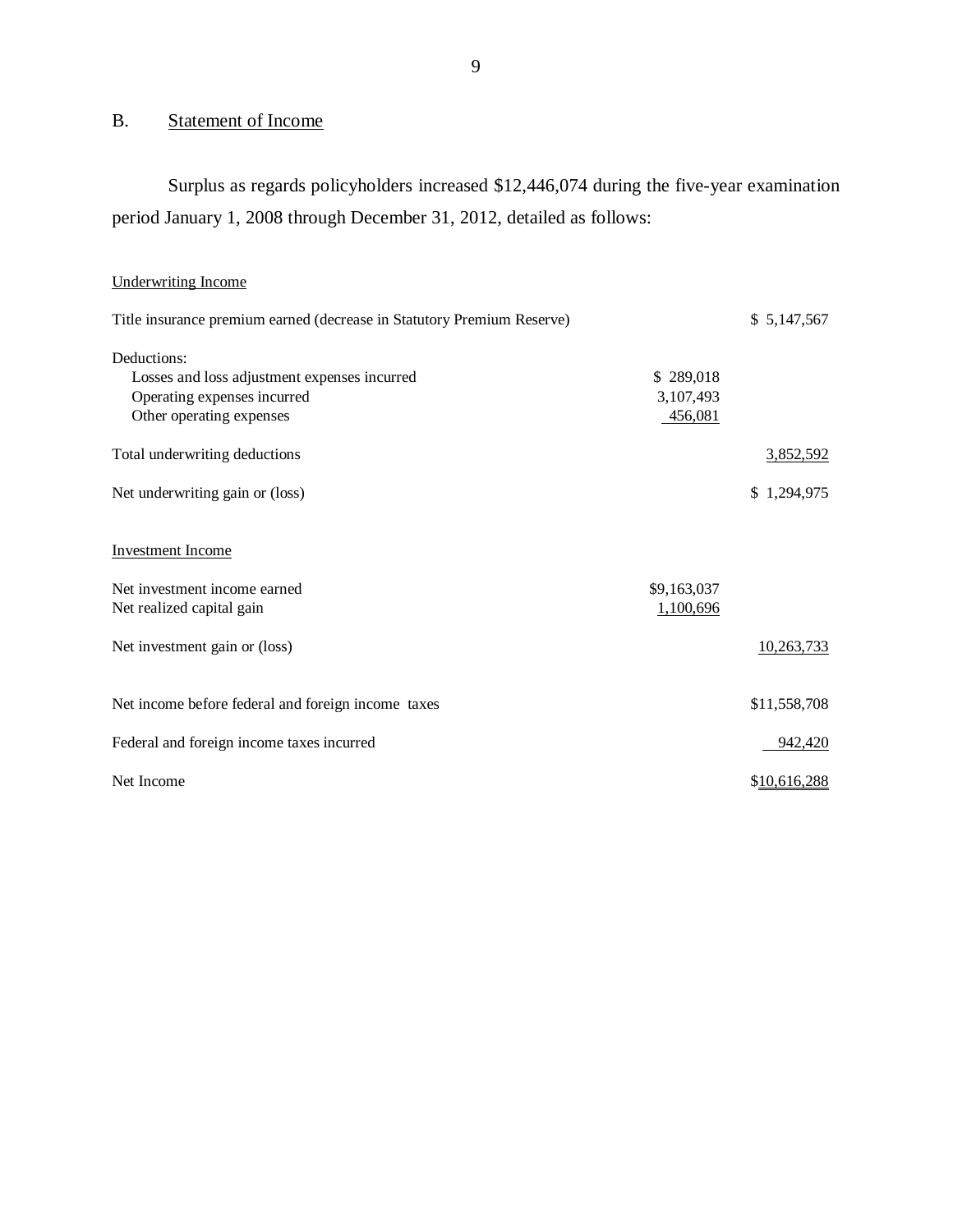### $\mathcal{C}$ . Capital and Surplus Account

### Surplus as regards policyholders per report on examination as of December 31, 2007  $$26,075,443$

|                                                | Gains in<br><b>Surplus</b> | Losses in<br><b>Surplus</b> |            |
|------------------------------------------------|----------------------------|-----------------------------|------------|
| Net income                                     | \$10,616,288               |                             |            |
| Change in net deferred income tax              |                            | \$531,008                   |            |
| Change in nonadmitted assets                   | 2,760,794                  |                             |            |
| Prior period adjustment                        | $\theta$                   | 400,000                     |            |
| Total gains and losses                         | \$13,377,082               | \$931,008                   |            |
| Net increase (decrease) in surplus             |                            |                             | 12,446,074 |
| Surplus as regards policyholders per report on |                            |                             |            |

examination as of December 31, 2012  $\frac{$38,521,517}{4}$ 

10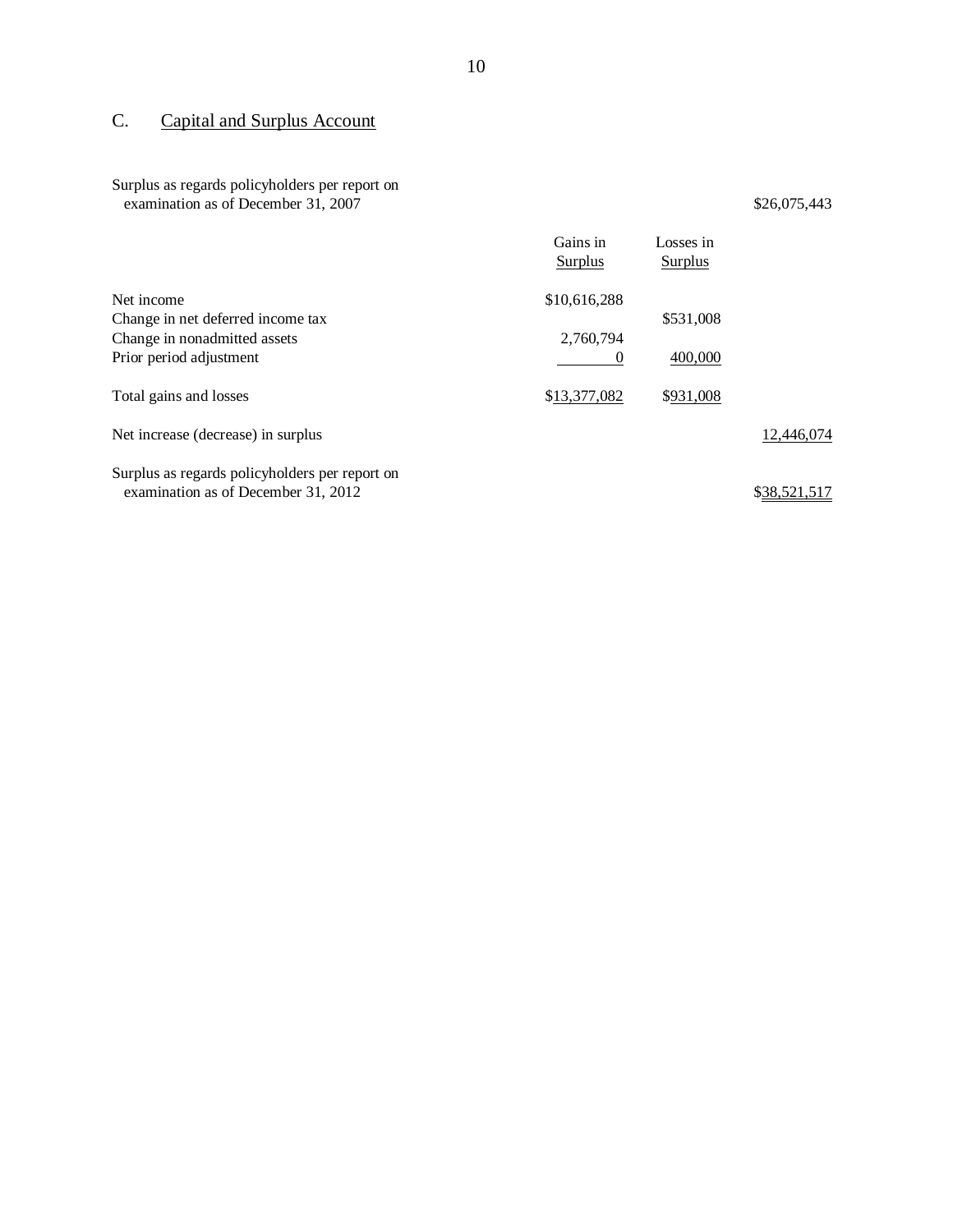<span id="page-12-0"></span> The prior report on examination contained two recommendations as follows (page numbers refer to the prior report):

# ITEM PAGE NO.

- $\mathbf{A}$  $1<sup>1</sup>$  entered into with its independent certified public accountants comply with Department Regulation 118. The Company has complied with this recommendation. It was recommended that the Company ensure that all future contracts 8
- $\overline{2}$ . preparation of its Annual Statement. It was recommended that the Company exercise greater care in the 8

The Company has complied with this recommendation.

# **5. SUMMARY OF COMMENTS AND RECOMMENDATIONS**

This report contains no recommendations.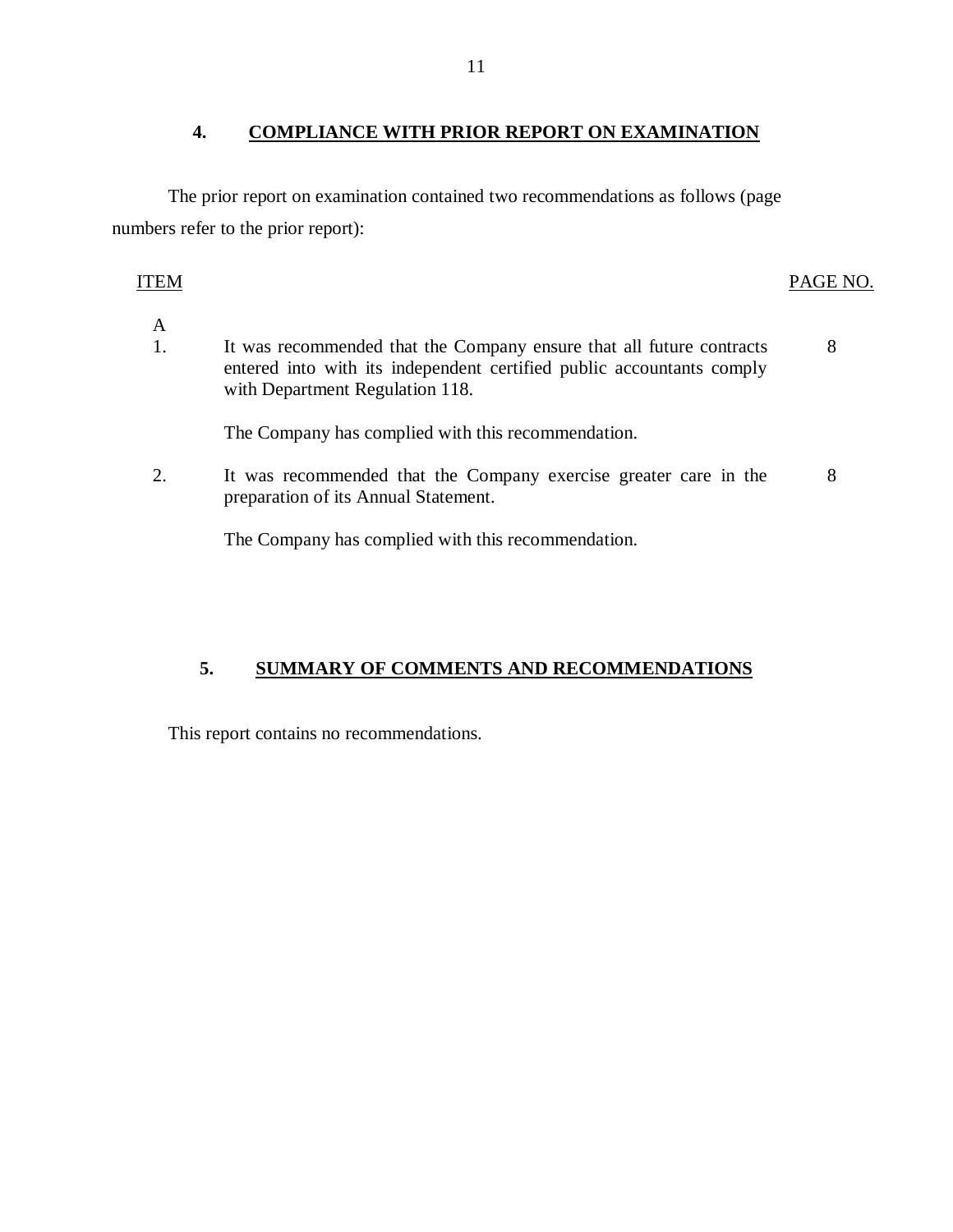Respectfully submitted,

 Senior Insurance Examiner /s/ Sheik H. Mohamed, CPCU, CPA

# STATE OF NEW YORK ) COUNTY OF ALBANY ) )ss:

Sheik H. Mohamed, being duly sworn, deposes and says that the foregoing report, subscribed by him, is true to the best of his knowledge and belief.

/s/

Sheik H. Mohamed

Subscribed and sworn to before me

this  $\_\_\_\_\_\$  day of  $\_\_\_\_\_\_\_\$ , 2013.